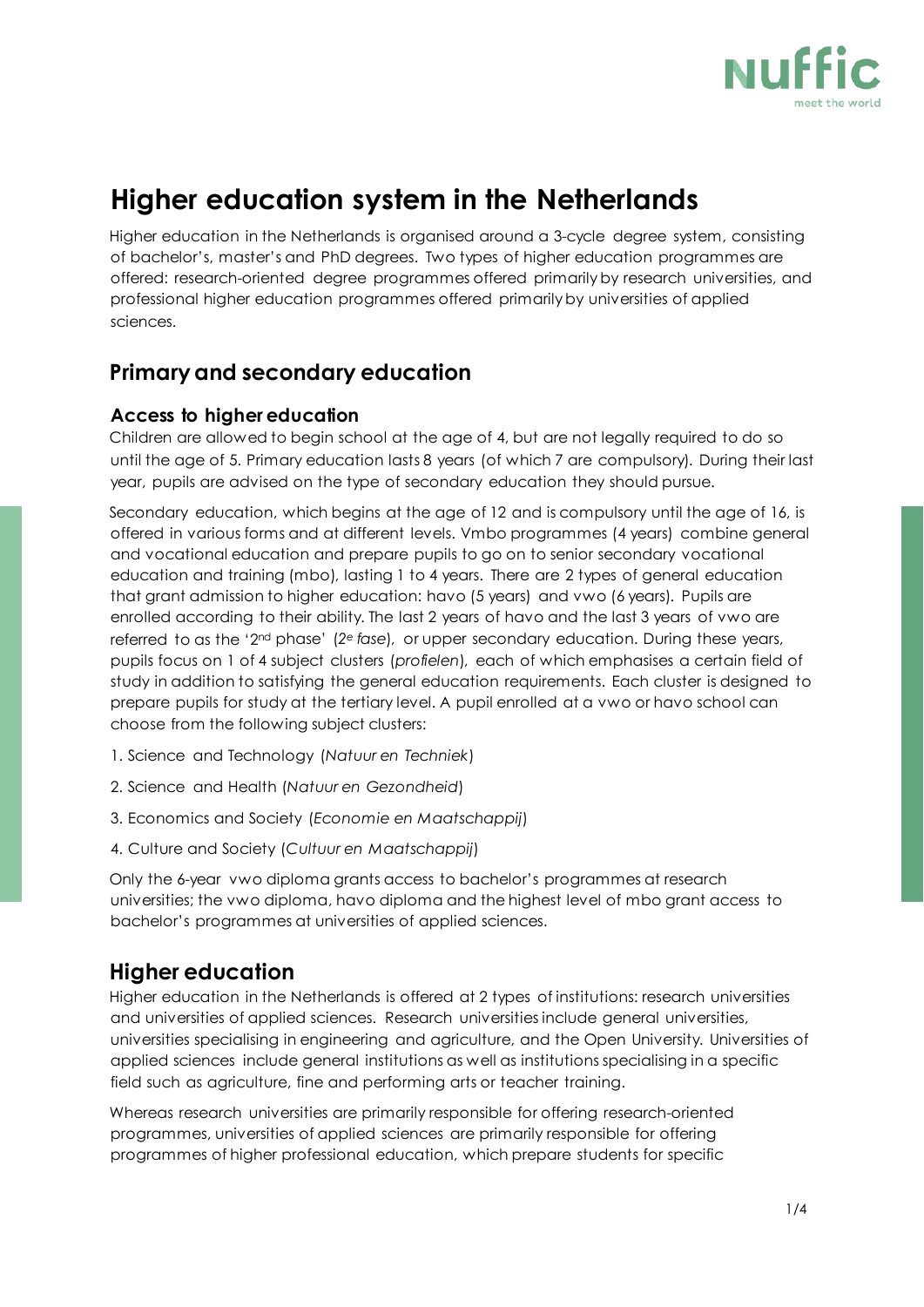

professions. These tend to be more practice oriented than programmes offered by research universities.

In this binary, 3-cycle system, bachelor's, master's and PhD degrees are awarded. Short cycle higher education leading to the associate's degree is offered by universities of applied sciences. Degree programmes and periods of study are quantified in terms of the ECTS credit system.

The focus of degree programmes determines both the number of credits required to complete the programme and the degree which is awarded. A research-oriented bachelor's programme requires the completion of 180 credits (3 years) and graduates obtain the degree Bachelor of Arts, Bachelor of Science, or Bachelor of Law (BA/BSc/LLB), depending on the discipline. In most cases, a bachelor's degree awarded in the applied arts and sciences requires 240 credits (4 years), to complete. The majority of students obtain a BA/BSc/or LLB degree, but those graduating from programmes in business administration, social work, education and music may obtain a BBA/BSW/BEd or BM, respectively. An increasing number of universities of applied sciences are offering 3-year bachelor's degree programmes for students with a vwo diploma. These programmes are both intensive and challenging, enabling students to complete a bachelor's programme in the applied arts and sciences after completion of 180 credits. An associate's degree (Ad) in the applied arts and sciences requires 120 credits (2 years). The Ad can be taken either as a terminal degree, after which graduates can seek employment, or students who complete the 2-year programme can continue studying for a bachelor's degree in the applied arts and sciences.

A research-oriented master's programme requires the completion of 60, 90 or 120 credits (1, 1.5 or 2 years). In engineering, agriculture, and mathematics and the natural sciences, 120 credits are always required. Graduates obtain a Master of Arts, Master of Science, or Master of Laws (MA/MSc/LLM). A master's degree awarded in the applied arts and sciences requires the completion of 60 to 120 credits. The majority of students obtain an MA/MSc/or LLM degree, but those graduating from programmes in business administration, social work, education and music may obtain an MBA/MSW/MEd or MM, respectively.

The 3<sup>rd</sup> cycle of higher education, leading to a PhD or to a Professional Doctorate in Engineering (PDEng), is offered only by research universities. The major requirement for the PhD, which is offered by all research universities, is completion of a dissertation based on original research that is publicly defended. In addition to PhD programmes, the 3 engineering universities offer technological design programmes consisting of advanced study and a personal design assignment in a number of engineering fields. The technical design programme requires 2 years of study to complete and graduates obtain the degree Professional Doctorate in Engineering (PDEng). The training of medical specialists is the responsibility of the professional group in an organisational setting at a university hospital.

#### **Requirements for access to higher education**

For access to research-oriented bachelor's programmes, students are required to have a vwo diploma or to have completed the 1st year (60 credits) of a bachelor's programme at a university of applied sciences. For the latter category of students, additional selection criteria may apply. The minimum access requirement to universities of applied sciences is either a vwo diploma, a havo diploma or a diploma of secondary vocational education (mbo),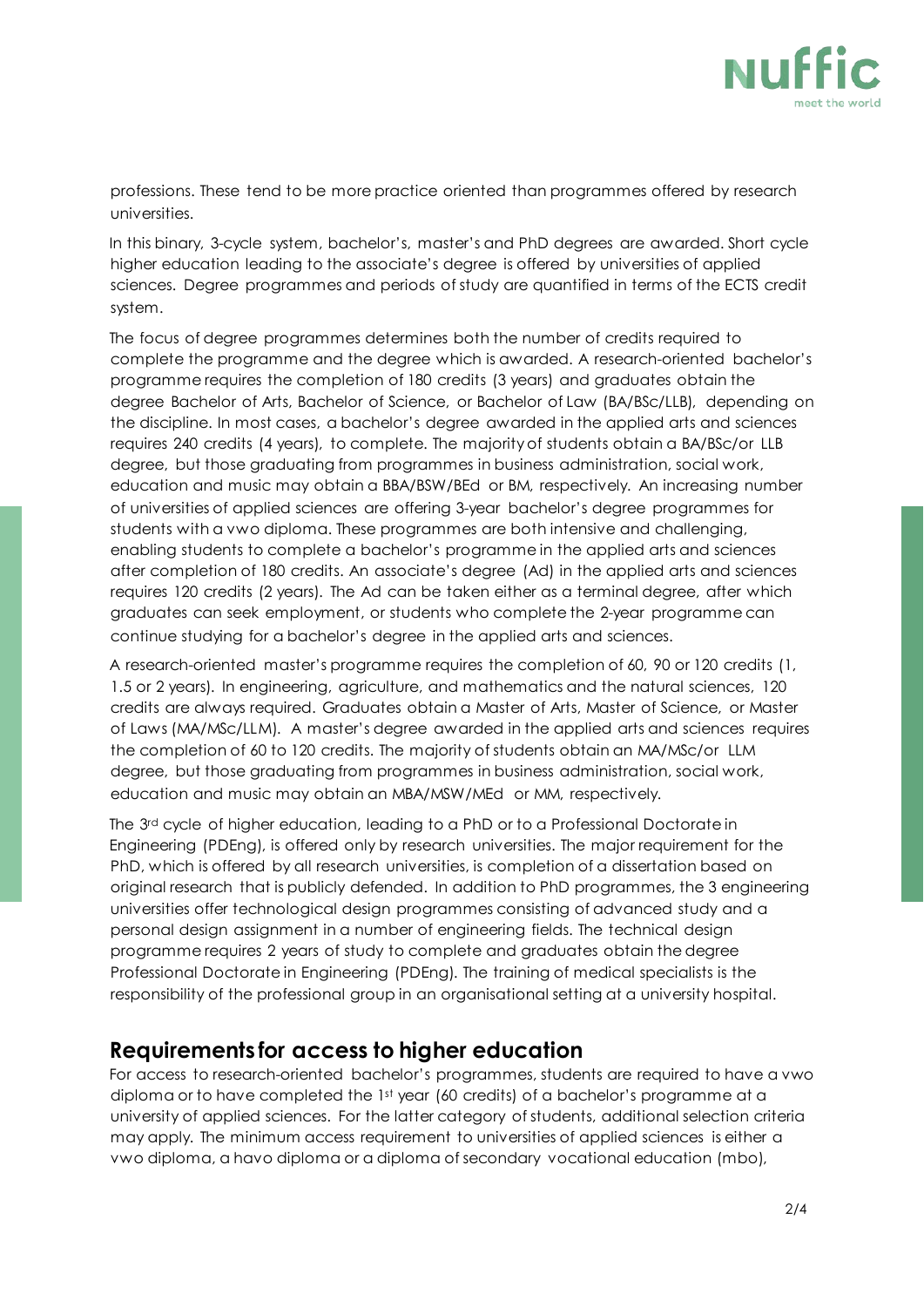

provided certain conditions are met. The vwo diploma not only grants access to universities of applied sciences, but based on this diploma, students may receive exemption from 1 year of study as well. For access to both types of higher education, pupils with a vwo or havo diploma are required to have completed at least 1 of the subject clusters that fulfil the requirements for the higher education programme in question. A quotum, or *numerus fixus*, applies for access to certain programmes, primarily in the medical sciences. For *numerus fixus* programmes, institutions are permitted to select the students they admit based on academic performance, personal motivation, etc. Potential students older than 21 years who do not possess one of the qualifications mentioned above can qualify for access to higher education on the basis of an entrance examination and assessment (recognition of prior learning). For access to certain programmes, particularly those in the fine arts, students have to demonstrate the required artistic abilities. The only access requirement for the Open University is that applicants be at least 18 years of age.

For access to all master's programmes, a bachelor's degree in 1 or more specific disciplines is required, in some cases in combination with other requirements. Graduates with a bachelor's degree in the applied arts and sciences usually have to fulfil additional requirements for admission to a research-oriented master's programme.

### **Credit system and grading**

A student's workload is measured in ECTS credits. According to Dutch law, 1 credit represents 28 hours of work and 60 credits represents 1 year of full-time study. The grading system used in the Netherlands is on a scale from 1 (very poor) to 10 (outstanding). The lowest passing grade is 6; 9s are seldom given and 10s are extremely rare. Grades 1-3 are hardly ever used. The academic year is 42 weeks long.

## **Quality assurance and accreditation**

A guaranteed standard of higher education, and alignment with the Qualifications Framework for the European Higher Education Area, is maintained through a system of legal regulation and quality assurance, in the form of accreditation. The Ministry of Education, Culture and Science is responsible for legislation pertaining to education. The agriculture and public health ministries play an important role in monitoring the content of study programmes in their respective fields.

Quality assurance is carried out through a system of accreditation, administered by the [Accreditation Organisation of the Netherlands and Flanders \(NVAO\).](https://www.nvao.com/) According to the Dutch Higher Education Act, all degree programmes offered by research universities and universities of applied sciences must be evaluated according to established criteria. Programmes that meet the criteria are accredited: i.e. recognised for a period of 6 years. Only accredited programmes are eligible for government funding; students receive financial aid and graduate with a recognised degree only when enrolled in, and after having completed, an accredited degree programme. All accredited programmes are listed in the Central Register of Higher Education Study Programmes (CROHO).

As part of the accreditation system,, higher education institutions can request the NVAO to conduct an 'institutional quality assessment' to determine the extent to which the institution is capable of guaranteeing the quality of the programmes it offers. Programmes offered by